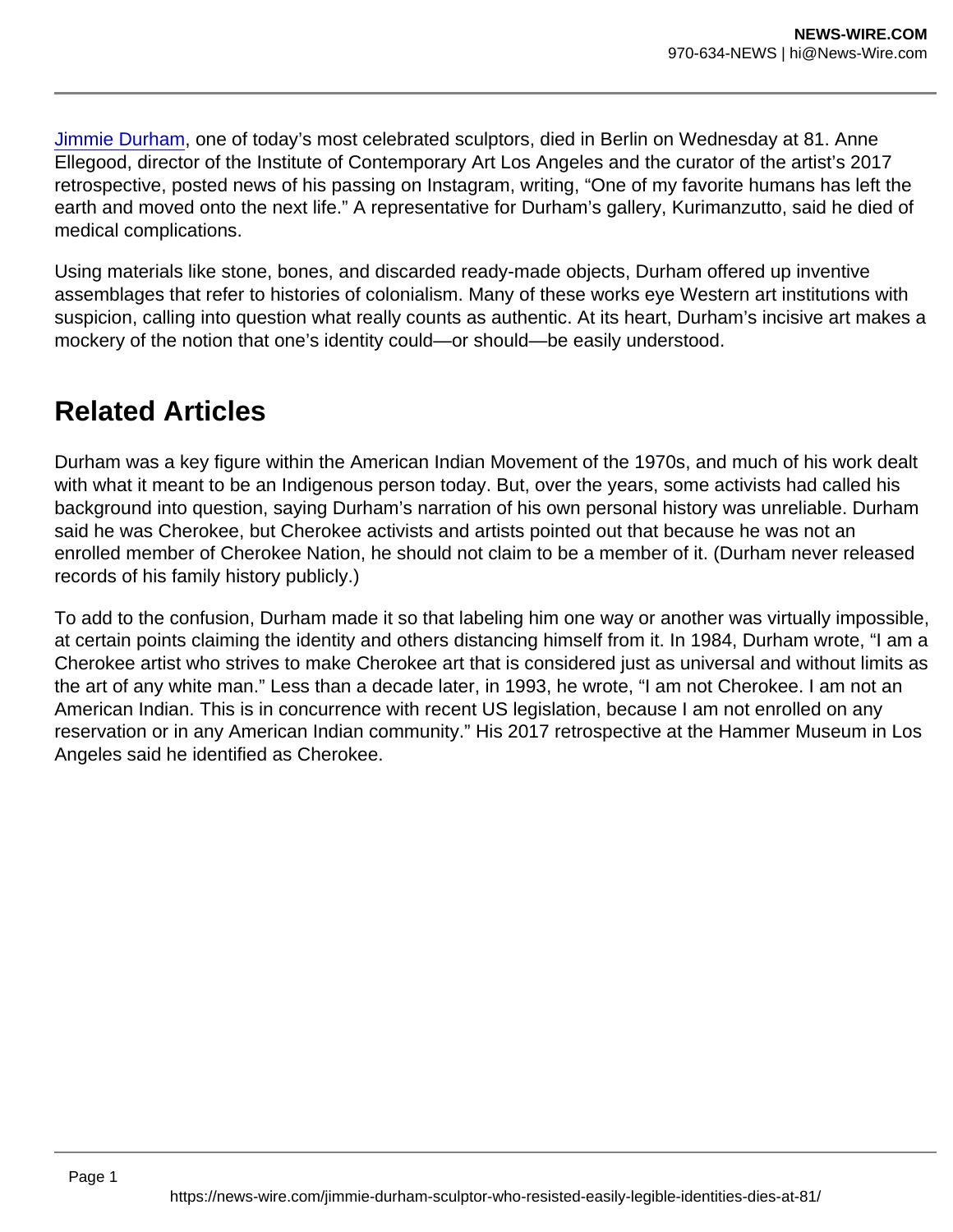Jimmie Durham, Self-portrait, 1986. Courtesy of the artist and kurimanzutto, Mexico City and New Yor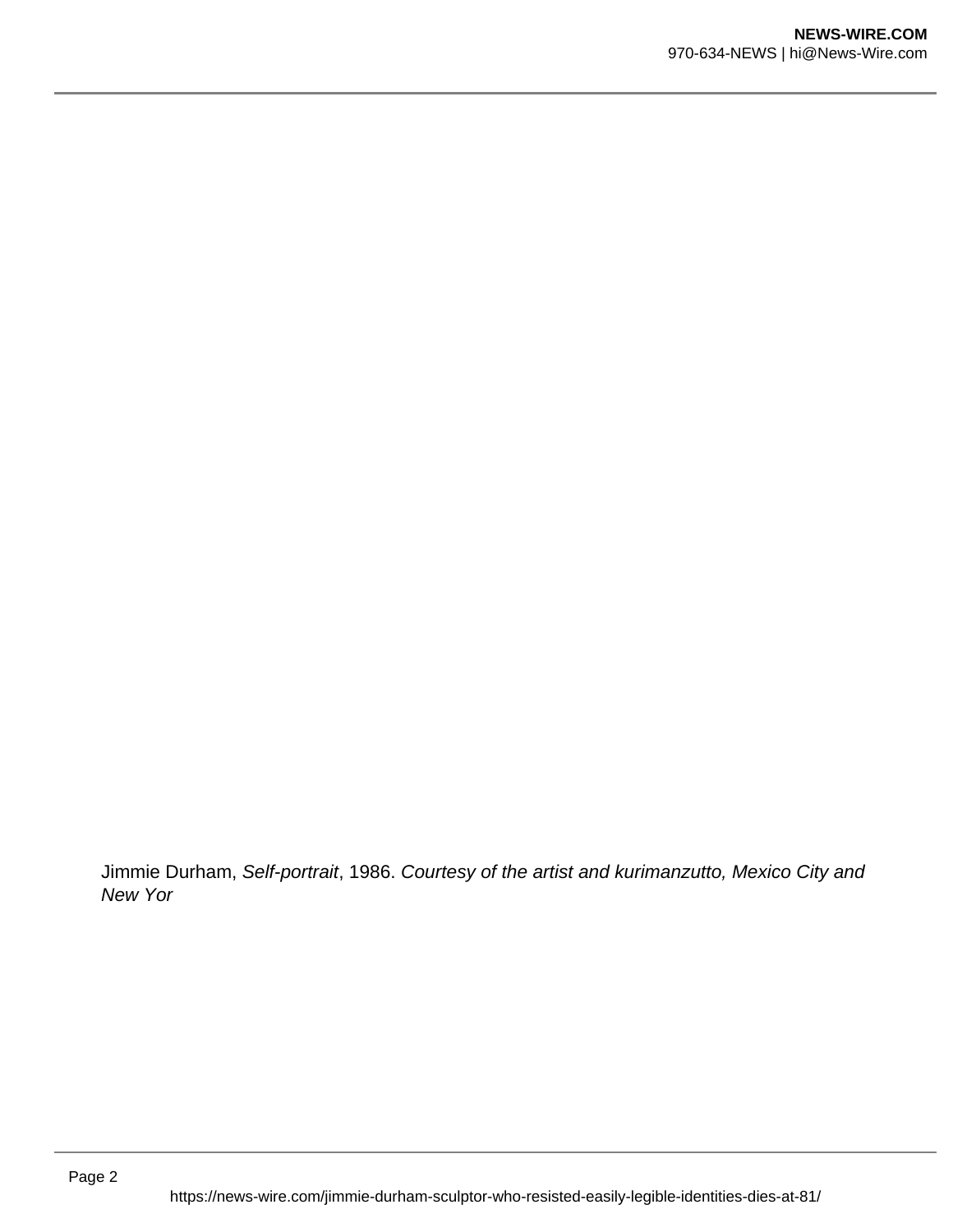The puzzling quality of Durham's interviews and writings extended to his artworks. His famed Self-portrait (1986), for example, is an image of an artist quite unlike any produced before it. Roughly life-size in scale, this wall-hung work takes the form of a tan-colored body whose features are ill-defined. An aperture in its chest is cut open to reveal an array of chicken feathers for its heart; its bright yellow penis is surroundedby blames. "MY SKIN IS NOT REALLY THIS DARK," a note on its left foot reads, "BUT I AM SURE THAT MANY INDIANS HAVE COPPERY SKIN."

As with his life, fact and fiction blended neatly in Durham's work, often to a point where even viewers less susceptible to the artist's trickery had difficulty telling when they were being lied to. For On Loan from the Museum of the American Indian (1985), one of the essential works of an artistic style known as institutional critique, Durham collected a grouping of objects in vitrines recalling ones seen in museum galleries. (First shown at New York's storied Kenkeleba Gallery, the piece largely no longer exists.) Among the objects included was Pocahontas' Underwear (1985), a pair of panties adorned with red feathers and strung with shells and beads. According to Durham, some viewers thought they were seeing objects actually on loan from a real museum.

"My question must always be, does what we know matter?" Durham asked in his 1988 essay "A Certain Lack of Coherence." "Does it matter if I interrupt your authoritative history with a correction or a footnote? I mean, to the ongoing human discourse in which your declamations must surely be short-lived? Or to you collectively and personally?"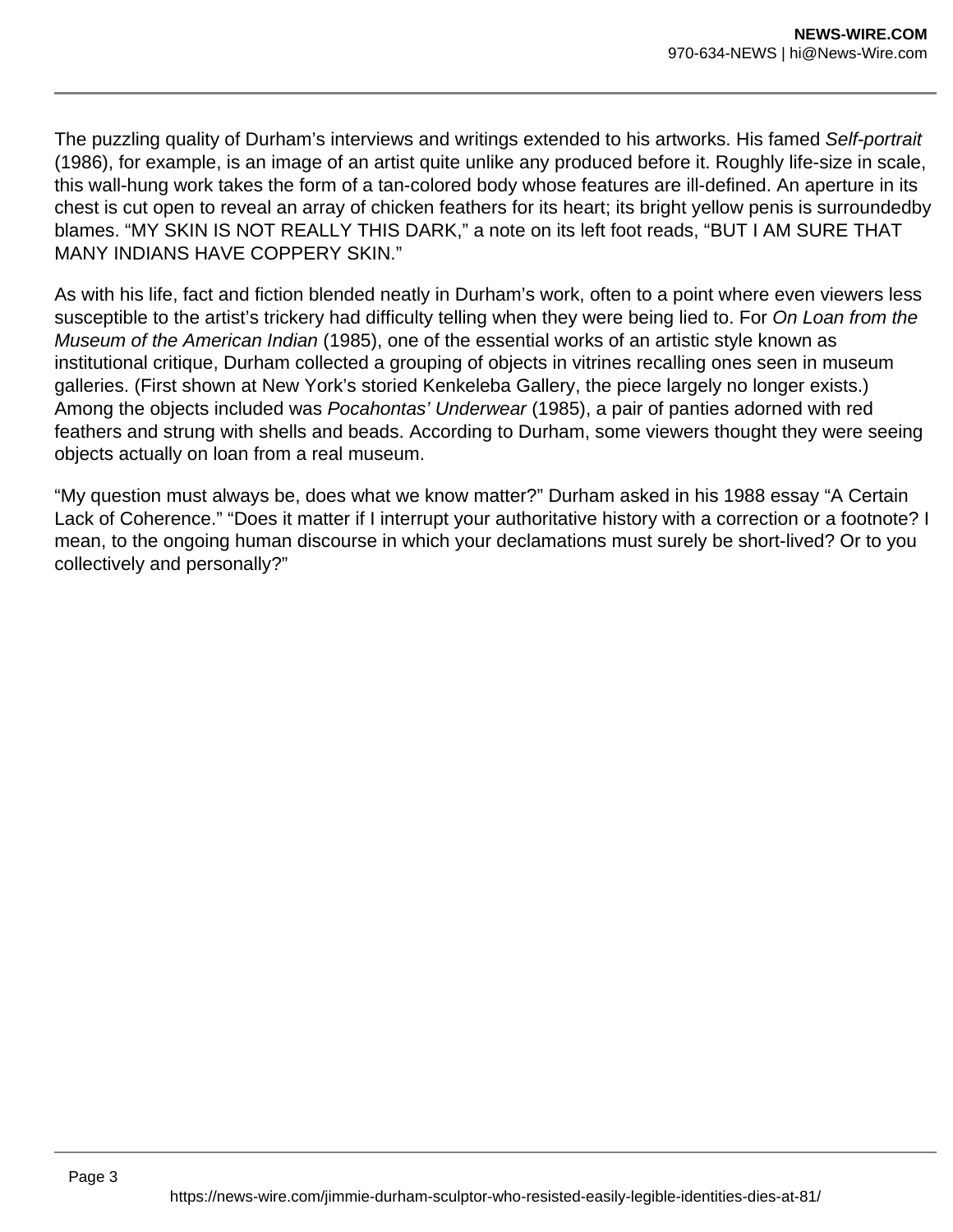Jimmie Durham, Stoning the Refrigerator, 1996. Courtesy the artist and Kurimanzutto, Mexico City and New York

Jimmie Durham was born in 1940, though the details of where have themselves proven difficult to pin down. When his 2017 retrospective showed at the Hammer, the catalogue said he hailed from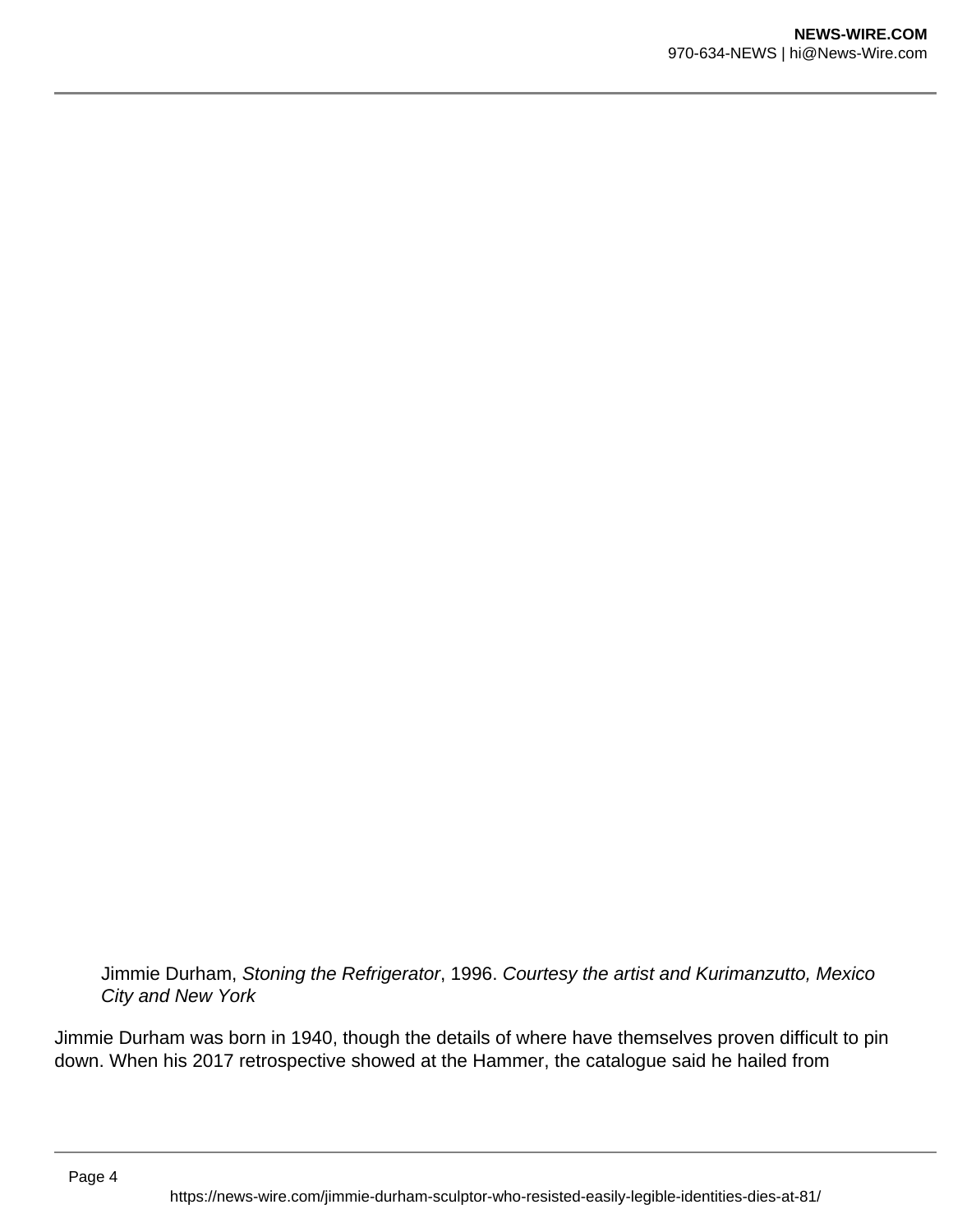Washington, Arkansas. When the show traveled to the Whitney Museum in New York, his birthplace was listed as Houston, Texas, according to the New York Times.

Durham recalled that he was introduced to sculpture early on by his family. "Everybody in my family carved and made things," he told Ellegood in the Hammer's exhibition catalogue. "Not just carving. We made everything all the time. Slingshots to murder birds with, traps to trap animals with." At age 16, he left his family and took up various odd jobs. While he was enlisted in the U.S. Navy, he began to read poetry. He later began writing poetry himself, and also made early forays into performance art.

Critics have repeatedly claimed that, once he became involved with the American Indian Movement (AIM) starting in 1973, art took a backseat for Durham. He eventually became director of the International Indian Treaty Council, which has been advocating for the rights of Indigenous tribes and nations since the '70s. But Durham often said that he saw no difference between art and activism. "I don't see why there would be a separation," he told Ellegood. He recalled creating art while working in the AIM legal office, sometimes at the behest of activist and curator Paul Chaat Smith.

Durham officially broke with AIM in 1979, viewing the movement as having grown unfocused in its concerns. The following year, with Smith, he wrote an open letter decrying AIM's leadership and questioning its dedication to the movement's "ongoing struggle."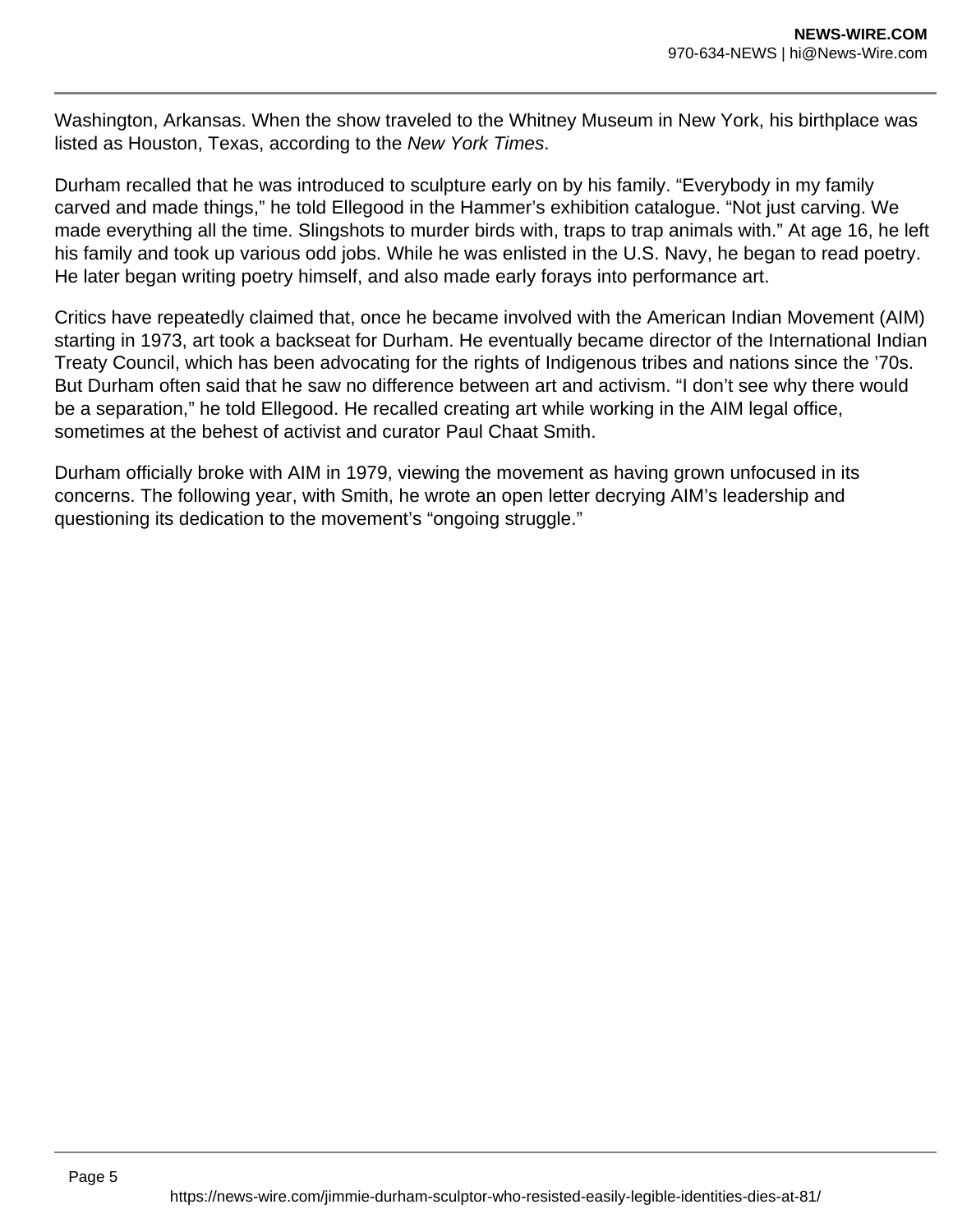Jimmie Durham, The Cathedral of St. John the Divine in Manhattan is the World's Largest Gothic Cathedral. Except, of course, that it is a fake; first by the simple fact of being built in Manhattan, at the turn of the century. But the stone work is re-inforced with steel which is expanding with rust. Someday it will destroy the stone. The Cathedral is in Morningside Heights overlooking a panoramic view of Harlem which is separated by a high fence., 1989. AP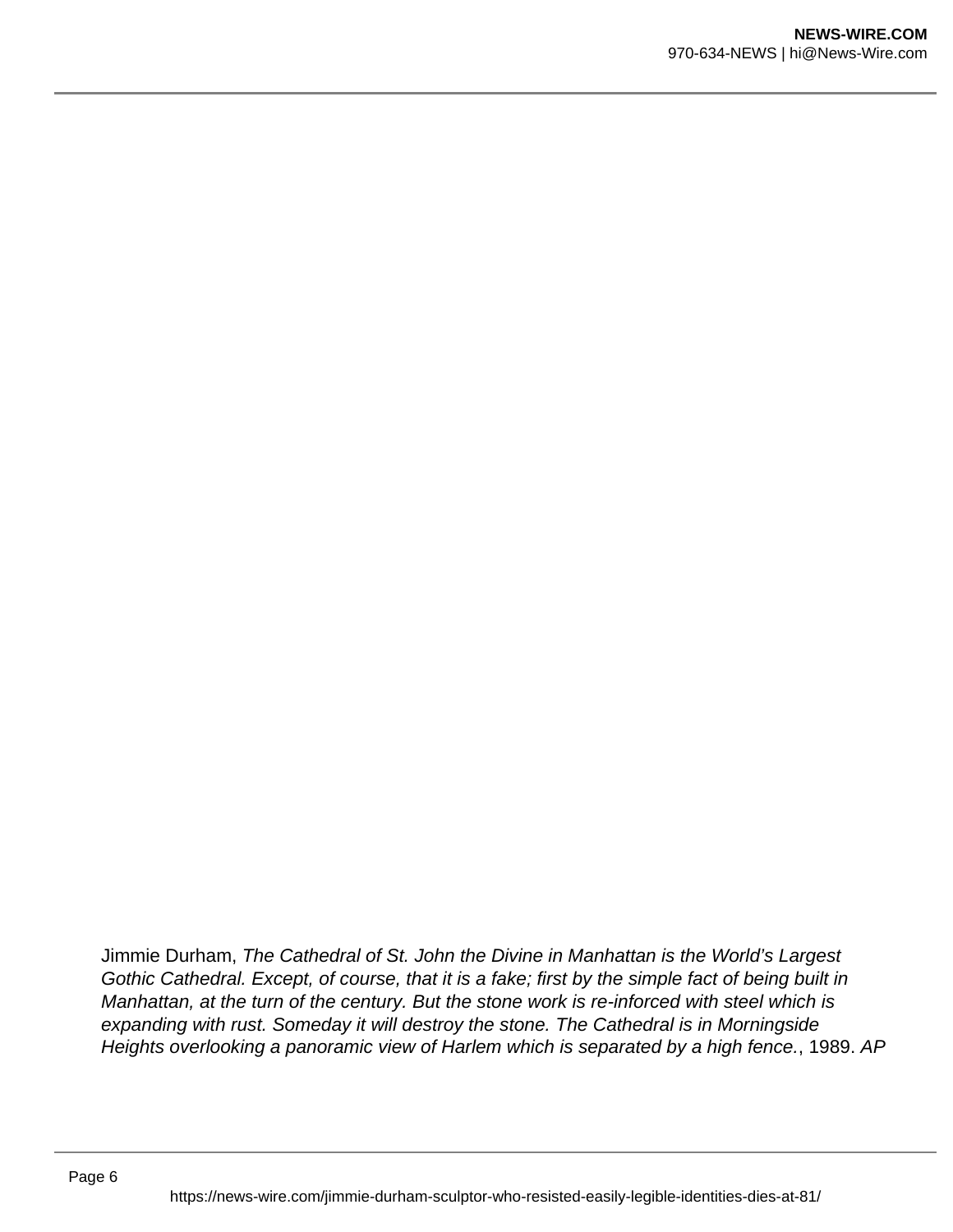A series of offbeat exhibitions and events cemented Durham's reputation as an era-defining artist during the '80s and '90s. Although Durham's art is now prized for its willingness to muddy viewers' expectations of it, the work at the time was produced during a period in New York when art by artists of color, queer artists, and women was often seen by certain critics through simplistic lenses. Amid the rise of "identity politics" during the early '90s, Durham was "widely perceived as a Native American artist, maybe the Native American artist," as New York Times critic Holland Cotter wrote in 2017.

Jimmie Durham, La Malinche, 1988–91. Courtesy the artist and Kurimanzutto, Mexico City and New York

Indeed, Durham's work was included in the famed 1993 Whitney Biennial, a show that explicitly tackled issues of race, gender, and sexuality, and often drew the wrath of critics because of it. At that exhibition, Durham exhibited an untitled installation composed of ramshackle assemblages of gun parts, bones, and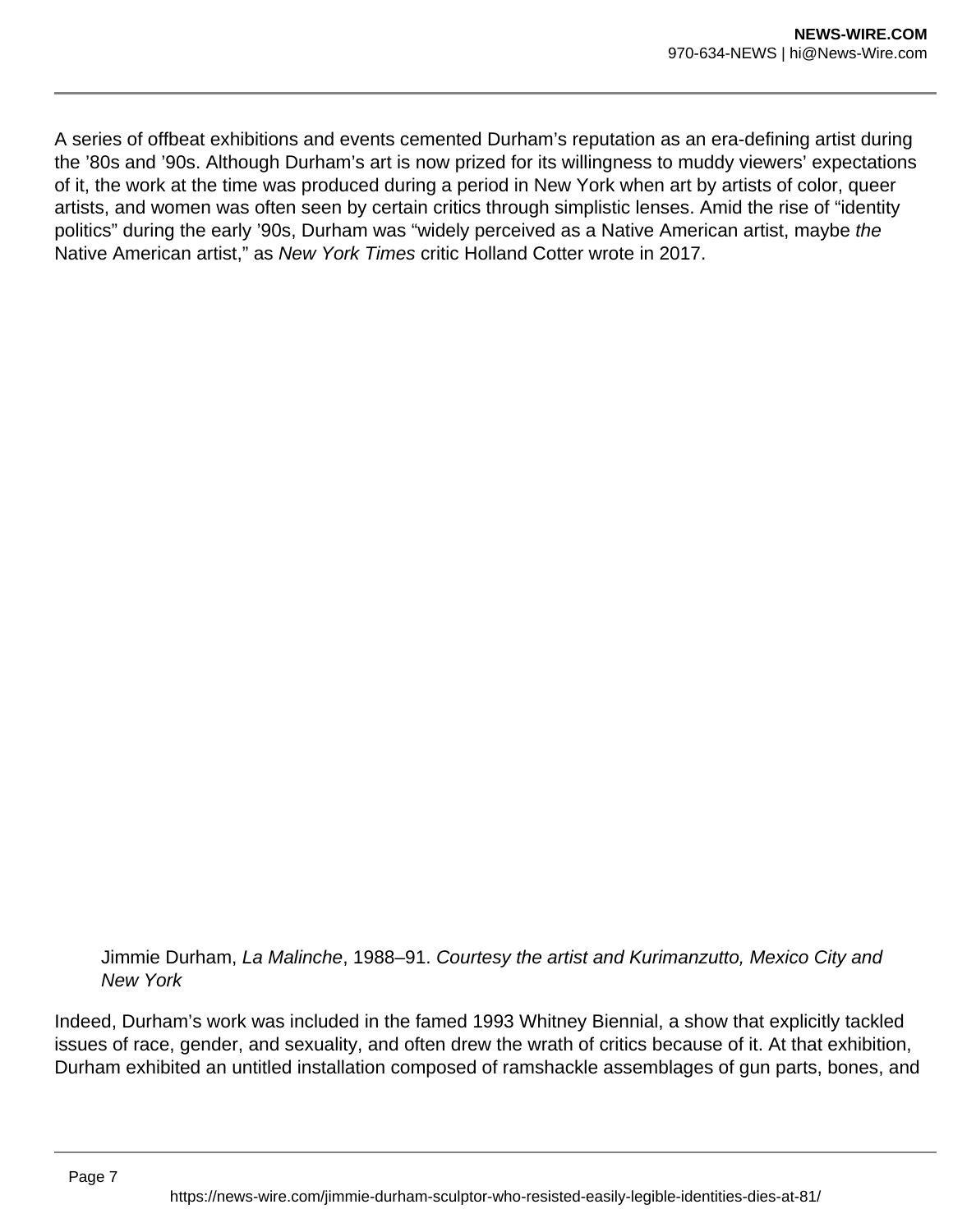more, each with quotations from giants of Western literature. "The finished work looked to me like a science fiction-type weapon as much as anything," Durham wrote of the work, which is now owned by the Tate museum network.

Durham's sly sensibility could also be glimpsed in his carefully fashioned persona. As if to short circuit critics' expectations, he left New York with his longtime partner Maria Thereza Alves in 1987, relocating to Cuernavaca, a Mexican city with a history of luring leftists involved with the arts. His departure came just as his market was beginning to develop in New York. Then, in 1994, he and Alves relocated once more to Europe, where they have lived ever since. His 2017 Whitney retrospective was his first New York exhibition since one held at Nicole Klagsbrun Gallery in 1995. At the time of his death, he and Alves were based in Berlin.

By moving to Europe, Durham had quite literally decentered himself, moving his studio out of the city that has been regarded as the nexus of the art world in the U.S. Fittingly, his work has gently poked fun at the notion of a mainstream. In 1995, he made A Pole to Mark the Center of the World, Middelburg, the Netherlands, a long stick from a beech tree, accompanied by some steel and a mirror. He went on to make several more versions of the work for different locales, as if to suggest that there is no one center of the world.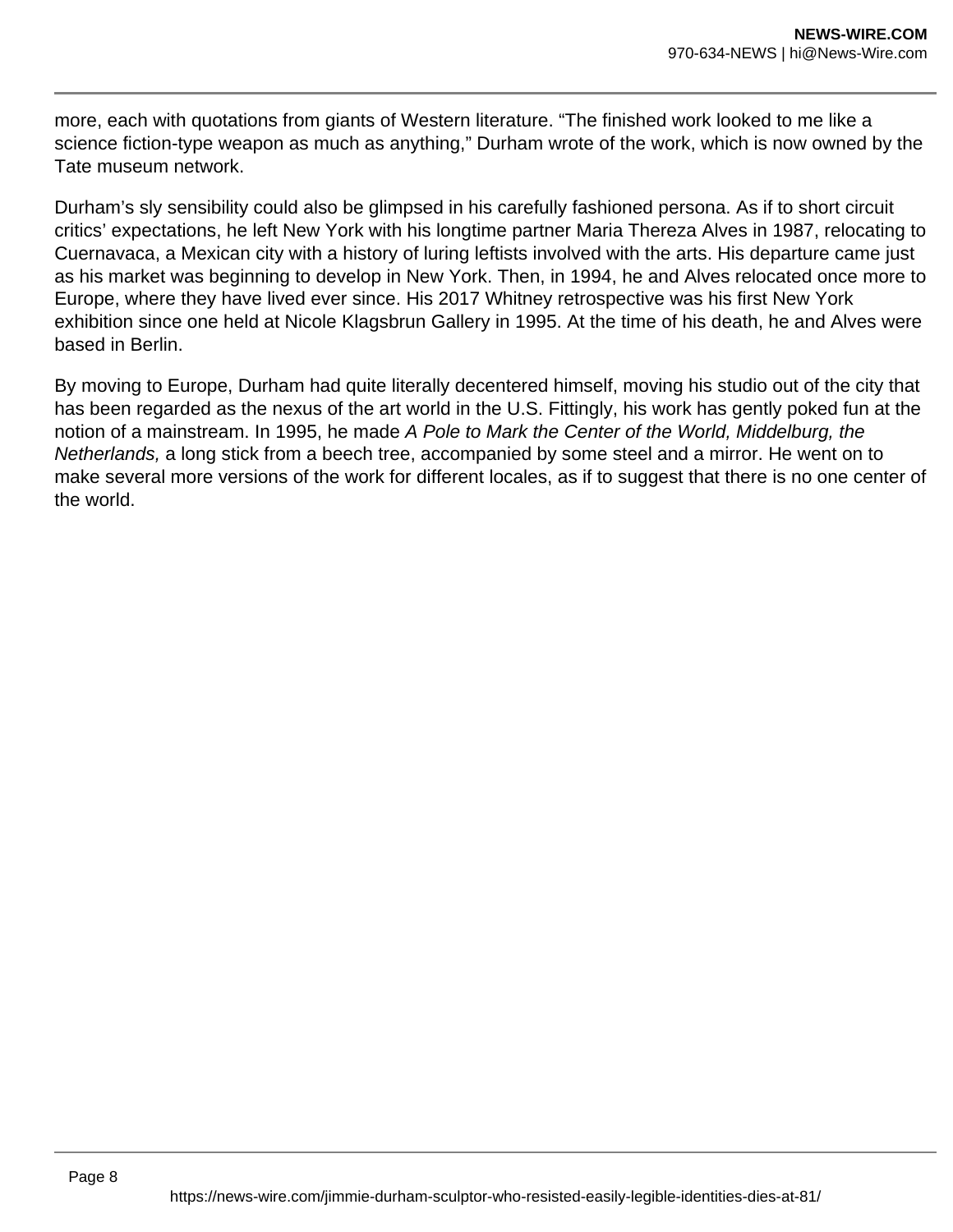Jimmie Durham, Xitle and Spirit, 2007. Courtesy the artist and Kurimanzutto, Mexico City and New York

Durham's works made following his move to Europe deal less overtly with Native American identity. Some took a more grandiose turn. For the 2004 edition of the Biennale of Sydney, he created Still Life with Stone and Car, for which a Chrysler automobile was crushed beneath the weight of a giant boulder. "Like